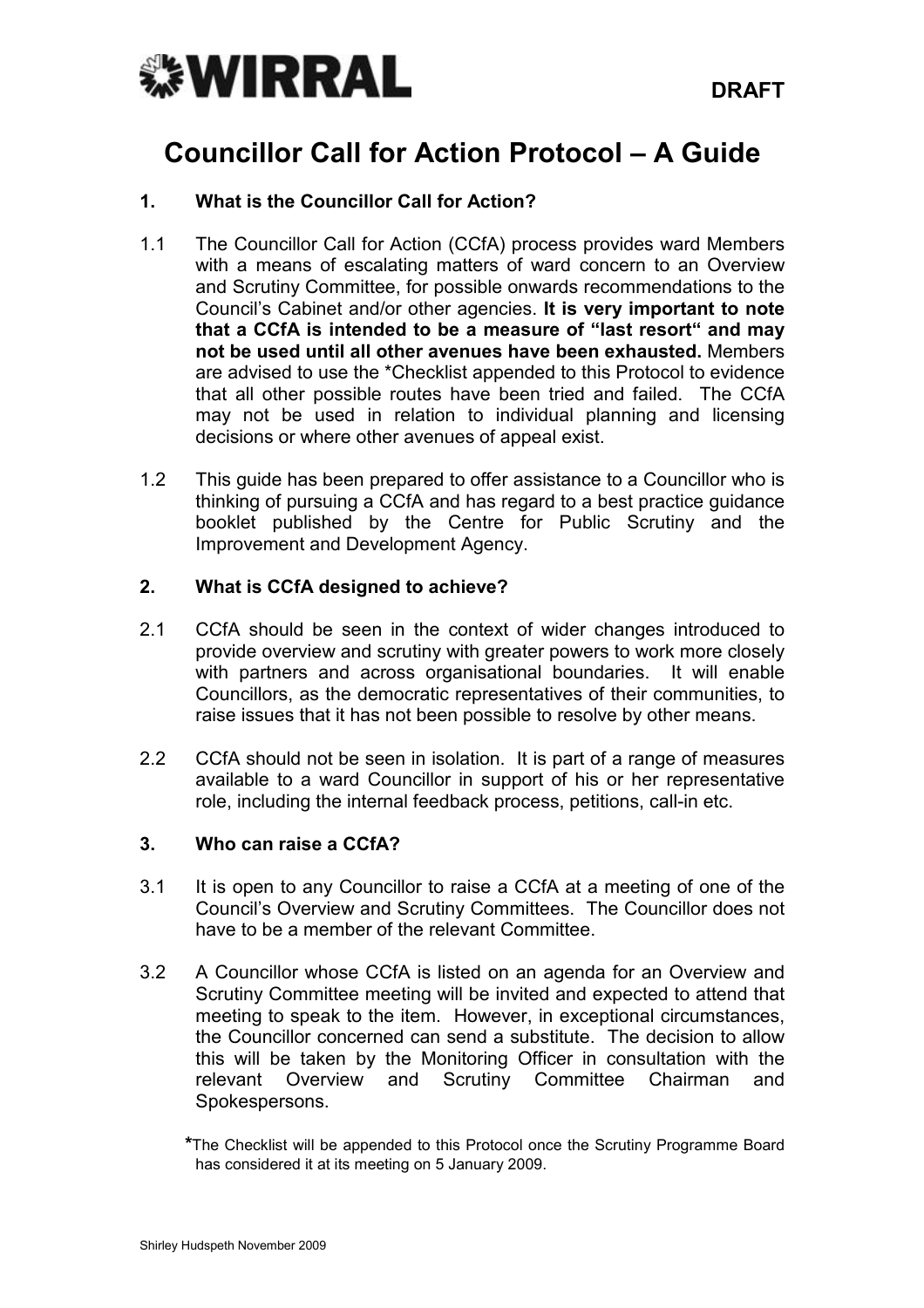

#### 4. What can be raised through a CCfA?

4.1 A Councillor who is a member of an Overview and Scrutiny Committee can raise any matter that is within the terms of reference of the Committee. Any Councillor can raise a local government matter with any of the Council's Overview and Scrutiny Committees and in particular, issues relating to the local neighbourhood. A local government matter can relate to the discharge of any function of the Council and, more locally, all or part of the Councillor's ward or any person who lives or works in it. In line with the area focus of Comprehensive Area Assessment and the fact that the Council's duties increasingly impact on other organisations and involve partners within and outside the Local Strategic Partnership, a Councillor can raise any issue that relates to the economic, social and environmental well-being of his or her ward.

#### 5. Is any matter excluded from a CCfA?

- 5.1 Yes. There are certain exclusions from CCfA. The Overview and Scrutiny Committee may reject any Call for Action if it:
	- is not a matter for which the local authority or its partners has a responsibility, or which does not affect the borough
	- is defamatory, frivolous or offensive
	- is substantially the same as a Councillor Call for Action which has been
	- put to any meeting of the Council in the past 6 months
	- is a matter relating to a planning decision
	- is a matter relating to a licensing decision
	- is a matter relating to an individual or entity in respect of which that individual or entity has a right of recourse to a review or appeal conferred by or under any enactment
	- is vexatious, discriminatory or not reasonable\* for inclusion on an agenda for discussion at a meeting of an Overview and Scrutiny Committee.
- 5.2 Although a CCfA can not be raised on a single licensing or planning decision, a CCfA can be raised about licensing and planning decisions and other decisions where there is a right to review or appeal if the CCfA consists of an allegation that the authority responsible has failed to discharge the function or is failing on a systematic basis.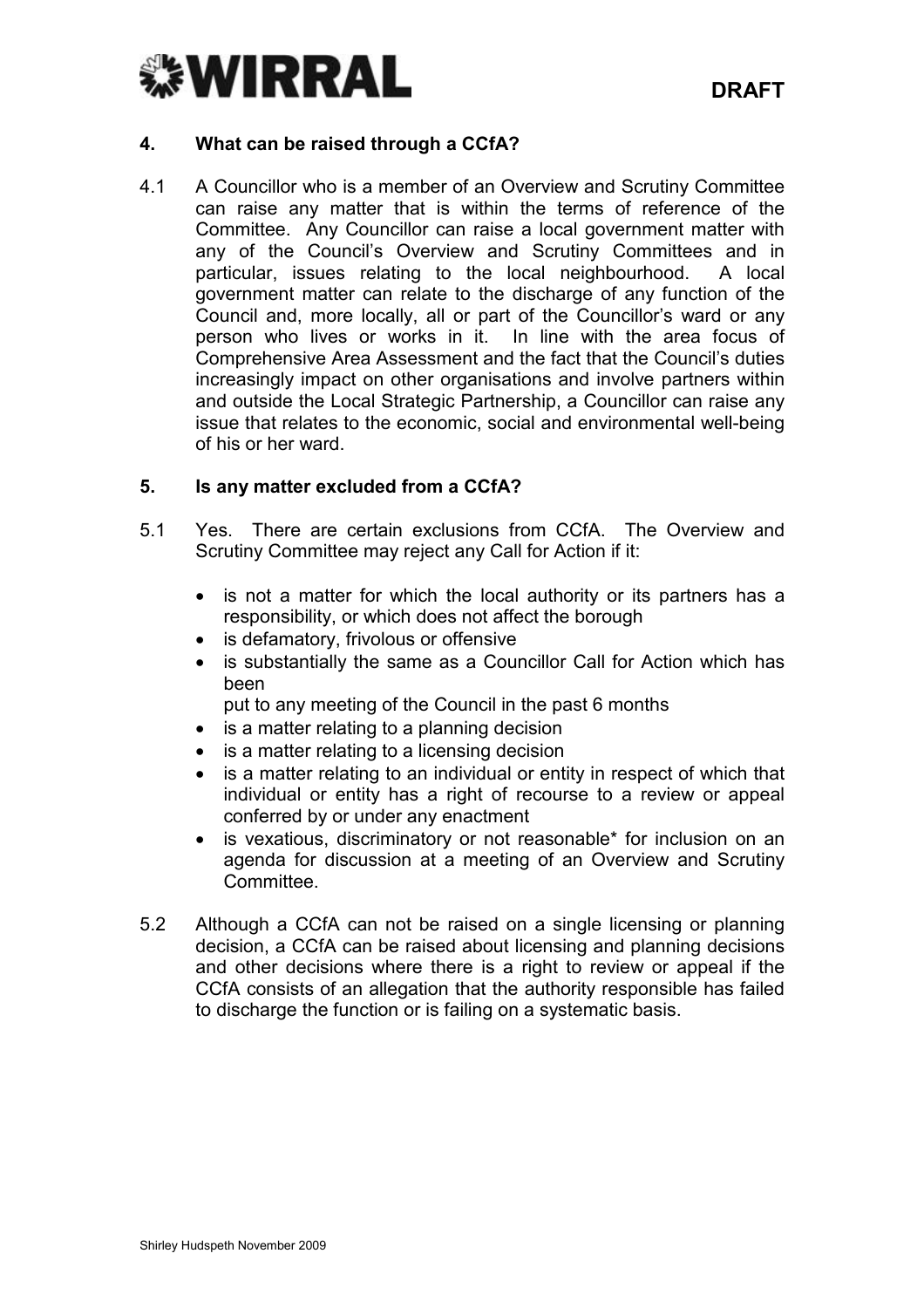

#### 6. What other avenues are available to resolve an issue?

- 6.1 There is a wide range of both formal and informal avenues available that a Councillor can use to influence, change and resolve problems. These include:
	- Motions on the agenda for Council
	- Area Forums
	- Written and oral questions at Council
	- Exercising the right to ask for items to be included on an agenda
	- Organising a petition
	- Organising a public meeting
	- Informal discussions with officers or other Councillors
	- Liaison and discussions with Councillors of other authorities e.g. Mersey Travel
	- Writing to or emailing an officer or an officer of another authority on behalf of a constituent
- 6.2 It is important to recognise CCfA as a last resort rather than the primary route to getting constituency issues resolved. It would be an unnecessary waste of resources if a Councillor tried to deal with all constituency issues or matters of concern by raising them on an Overview and Scrutiny Committee agenda. A Councillor should try to resolve matters informally or at a local level before considering whether to pursue a CCfA. Advice can be sought from the Monitoring Officer on appropriate courses of action.
- 6.3 A ward Member requesting a call for action will be asked to demonstrate to the Monitoring Officer that he or she has sought to address the issue through all existing means. The call will not be considered unless the Overview and Scrutiny Committee, whose terms of reference the CCfA falls in, is satisfied that:
	- the Councillor has made all reasonable efforts to resolve the matter via dialogue with Council officers and or relevant partners and particularly the Area Forums;
	- the issue of concern is a matter in respect of which the Council has a statutory power or duty to deal with which is not precluded by legislation; and
	- the issue of concern has a demonstrable impact on a part of or the whole of a Councillor's ward.
- 6.4 Before a CCfA can be progressed to scrutiny, the Councillor must provide documentation to show that he/she has taken the following steps: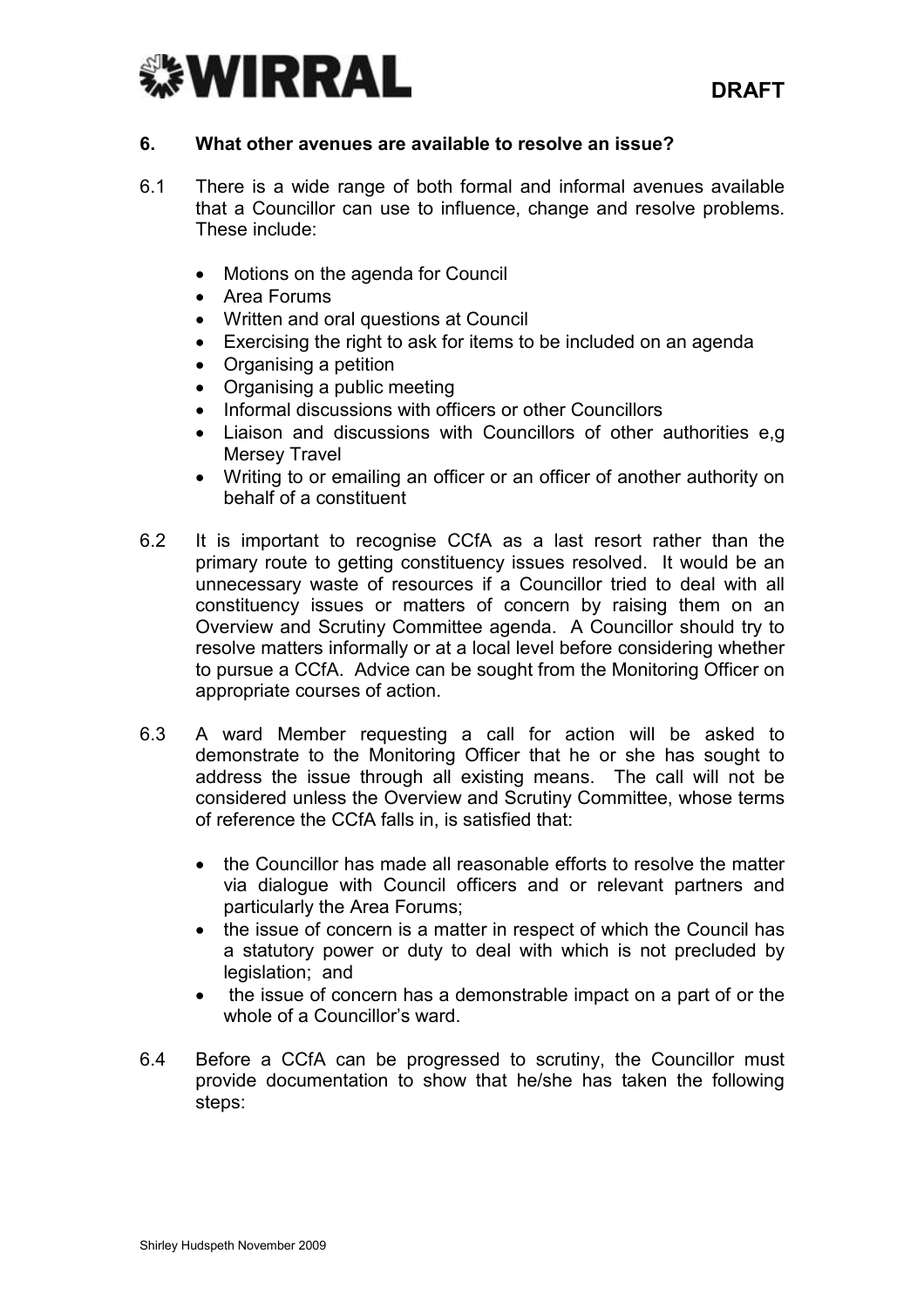

- made the relevant service request / Members' enquiry/letter to relevant other agency
- raised the issue with the relevant Cabinet Member or senior representative of a partner agency
- raised the issue of concern at relevant meetings dealing with crime and disorder matters
- brought the matter to the attention of the Area Forum.
- 6.5 Care should be taken by a Councillor not to offer definitive advice to a constituent about a particular issue which may lead to action or expenditure on the part of the constituent. Councillors are not insured to do so and any subsequent claim by a constituent that the advice was flawed could lead to embarrassment and costs.

#### 7. How will the process work?

- 7.1 The ward Councillor's role in the consideration of the CCfA, as with any formal Council business, is subject to compliance with the Members' Code of Conduct
- 7.2 A Councillor wishing to raise a CCfA should contact the Monitoring Officer with the appropriate details not less than ten working days prior to the despatch of an agenda for the Overview and Scrutiny Committee on which the item is to be included. He or she should explain:
	- The background to the CCfA
	- What action the Councillor has already taken to try to resolve the issue informally
	- If the issue is being raised on behalf of a constituent, what action the constituent has taken to try to resolve the matter
	- What resolution the Councillor (or constituent) is seeking to achieve
	- The decision/recommendation(s) of the Area Forum.
- 7.3 It is important to recognise that CCfA is not appropriate for an individual complaint, e.g. a complaint by an individual resident about a failure to collect refuse or about an incident in a leisure centre. Avenues for complaint already exist to deal with such matters through the Council's Complaints Procedure. However scrutiny can become involved where it is felt that a series of complaints demonstrates a systematic failure in a particular service.
- 7.4 On receipt of the request, the Monitoring Officer will obtain any further information thought to be necessary from the Councillor, including any documentation that may be available, and his or her availability to attend the Committee meeting when the CCfA is to be raised. The Monitoring Officer will consult with the Chairman of the relevant Overview and Scrutiny Committee on whether the CCfA can be accepted or whether it should be excluded under the statutory criteria.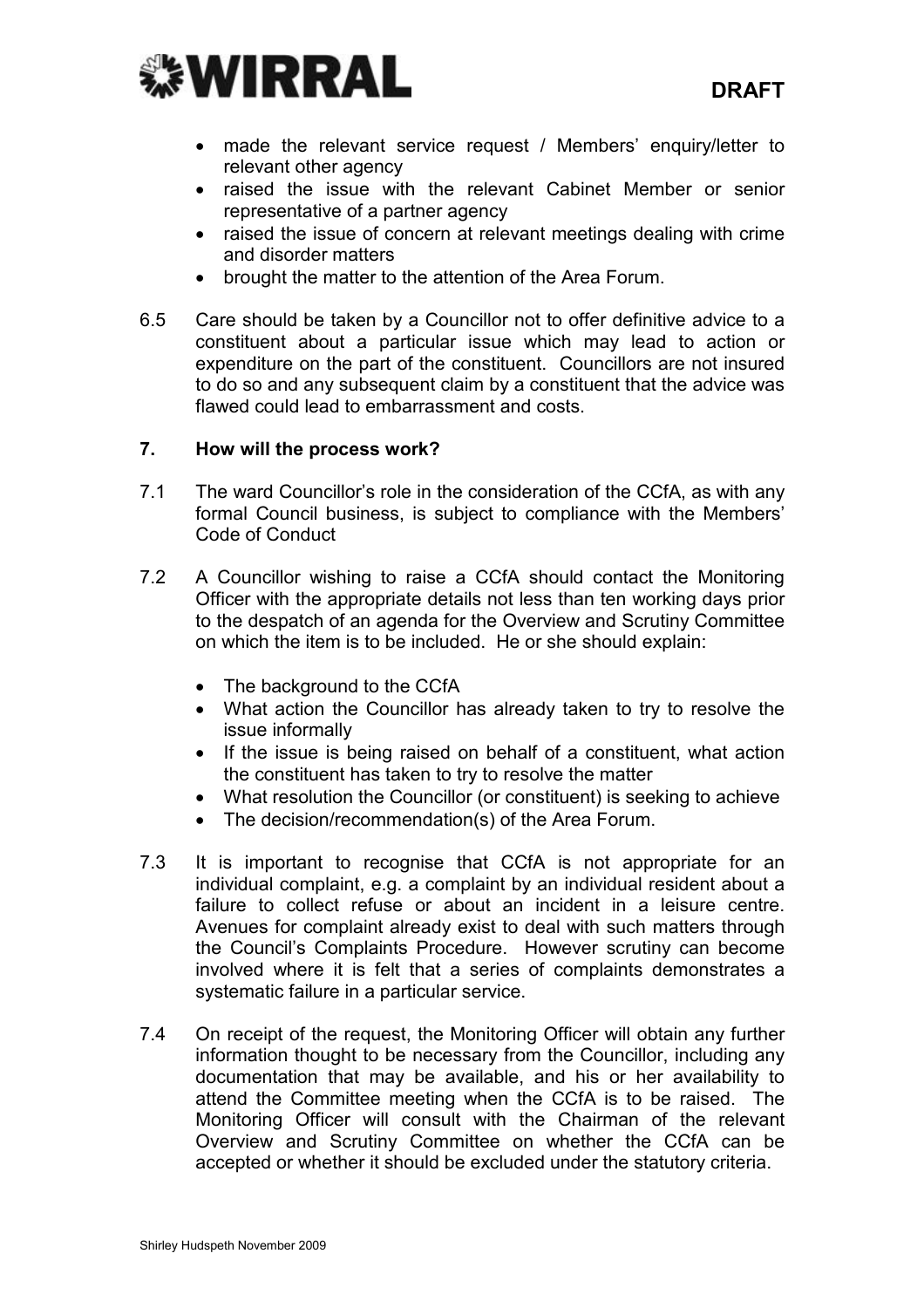

- 7.5 In considering whether to include the CCfA on an agenda, regard will be had to any representations made by the Councillor in support of his or her request. The Monitoring Officer, after consultation with the appropriate Chairman and Spokespersons, will consider whether all other avenues have been exhausted (if not he can use his discretion to determine the route the issue raised should now take e.g. Area Forum) or whether a CCfA can now be accepted and, If so, which Committee it should be considered by. If the CCfA is rejected, the Councillor will be notified of the decision and the reason for it.
- 7.6 The relevant Cabinet Member will be invited to attend the Committee meeting at which the CCfA is to be raised, together with a senior officer from the appropriate Department.
- 7.7 When an item is raised at a Committee meeting, the Councillor bringing the CCfA or, in exceptional circumstances the substitute, will be invited to speak to the Committee about the issue and what outcome is being sought. The Committee may:
	- Challenge the expected outcome if it feels that this is unreasonable or inappropriate
	- Seek further information from the Councillor bringing the CCfA
	- Invite the Cabinet Member or senior officer to respond to the issues raised by the Councillor
	- Decide to ask the Cabinet Member or senior officer to report back to a future meeting with further information, after investigating the issue raised
	- Decide whether to invite a representative of a partner or other organisation to attend a future meeting if the CCfA relates to an issue that is the responsibility of that organisation
	- Appoint a Panel to investigate the issue further and report back with recommendations
	- Recommend the Cabinet Member or Cabinet to pursue a particular resolution to the CCfA
	- Decide that it would be inappropriate to pursue the matter any further giving reasons
	- Refer it back to the Area Forum setting out the reasons why it has decided on this course of action
- 7.7 If the Committee decides to submit a report and/or recommendations either to the Council or the Cabinet, it will provide the Councillor with a copy.
- 7.8 The decision of the Committee on the CCfA shall be final.